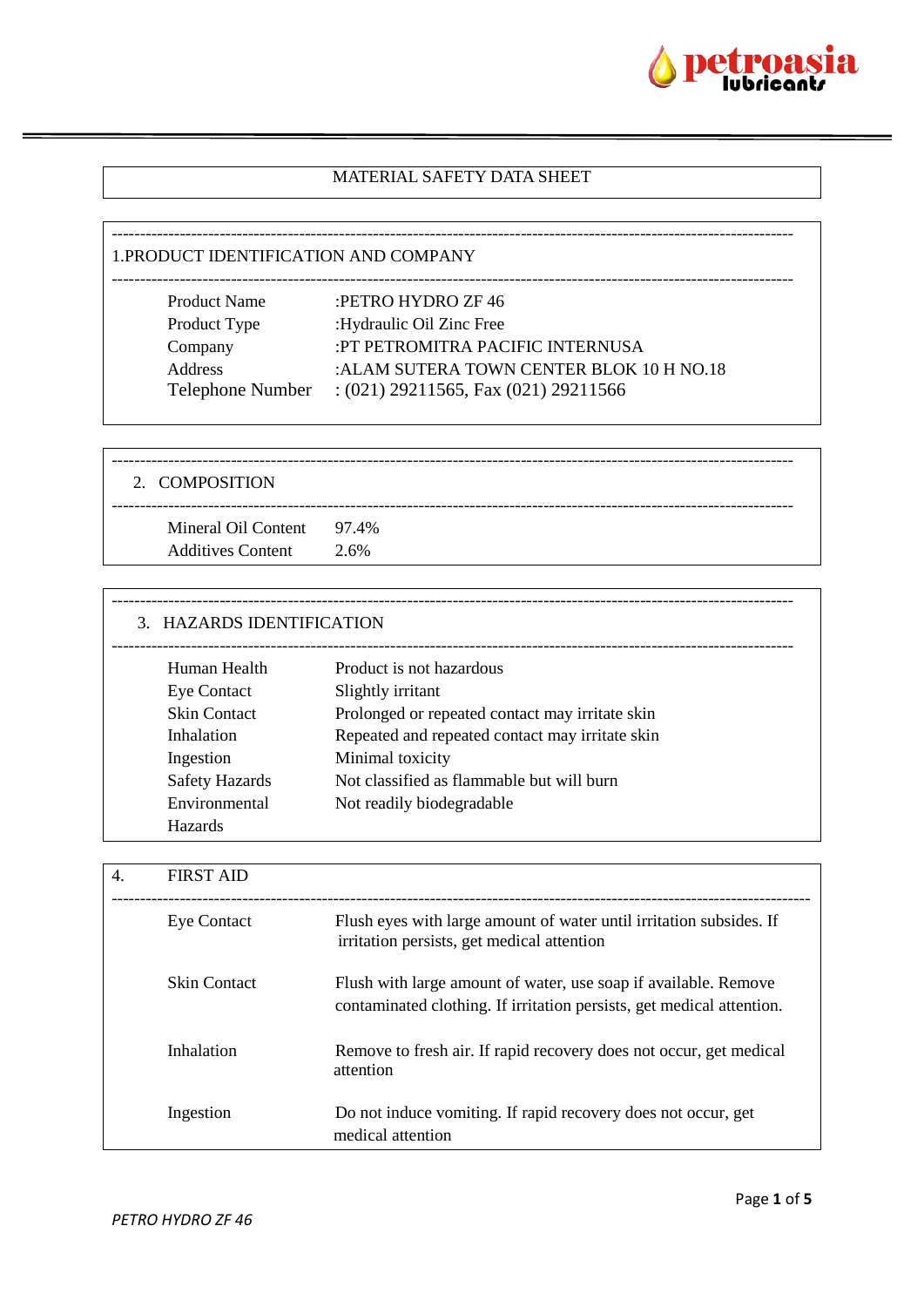

| 5. | <b>FIRE SAFETY</b>       |                                                                                                                                                                                                                  |
|----|--------------------------|------------------------------------------------------------------------------------------------------------------------------------------------------------------------------------------------------------------|
|    | <b>Flash Point</b>       | $>170^{\circ}$ C                                                                                                                                                                                                 |
|    | <b>Flammable Limits</b>  | LEL $1.0$                                                                                                                                                                                                        |
|    |                          | <b>UEL 6.0</b>                                                                                                                                                                                                   |
|    | <b>Autoignition Temp</b> | $>220$ °C                                                                                                                                                                                                        |
|    | Specific Hazards         | Not classified as flammable but will burn. Hazardous combustion<br>product may include carbon monoxide, oxides of sulphur, and<br>unidentified organic and inorganic compounds                                   |
|    | Fire Fighting            | Use dry chemical, foam or carbon dioxide to extinguish fire. Water<br>may cause splattering or frothing. Use water to cool and protect fire-<br>exposed material. Wear protective equipment during fire fighting |

## 6. ACCIDENTAL RELEASE MEASURES

--------------------------------------------------------------------------------------------------------------------------- Clean-up Procedures Stop the source of leak or realease and contain spill if possible. Cover spill with generous amount of inert absorbent material such as sand of earth Sweep up and remove to suitable,clearly marked containers for disposal in accordance with local regulations. Scrub contaminated area with detergent and water. Pick up liquid with additional absorbent material and dispose as above. Wear proper protective equipment during clean-up

| 7. | HANDLING AND STORAGE |                                                                                                                                                                                        |
|----|----------------------|----------------------------------------------------------------------------------------------------------------------------------------------------------------------------------------|
|    | <b>Handling</b>      | Handling temperatures should not exceed 70°C. Wear proper safety<br>protective equipment. Wash hands thoroughly after handling. Water<br>contamination and spillage should be avoided. |
|    | <b>Storage</b>       | Storage temperatures should be maintained between 0 to 50°C.<br>toxic fumes may be evolved from decomposition of<br>Odorous and<br>product if stored above the safe temperature.       |

| 8. | EXPOSURE CONTROL/PERSONAL PROTECTION |                                                                                                                                      |
|----|--------------------------------------|--------------------------------------------------------------------------------------------------------------------------------------|
|    | <b>Exposure Limits</b>               | Threshold Limit Values for oil mist is recommended to be controlled<br>at 5 mg/m <sup>3</sup> or lower for exposure of 8 hours daily |
|    | Ventilation                          | Use exhaust ventilation to keep below exposure limits                                                                                |
|    | Eye Protection                       | Wear safety glasses or face shields if splashing is likely to occur                                                                  |
|    | <b>Skin Protection</b>               | Avoid repeated and prolonged contact with product. Use oil resistant<br>gloves                                                       |
|    | Respiratory                          | Not normally required unless in confined                                                                                             |
|    | Protection                           |                                                                                                                                      |
|    | <b>Body Protection</b>               | Use proper protection equipment to avoid contact. Wear PVC apron i<br>if splashes are likely to occur                                |

.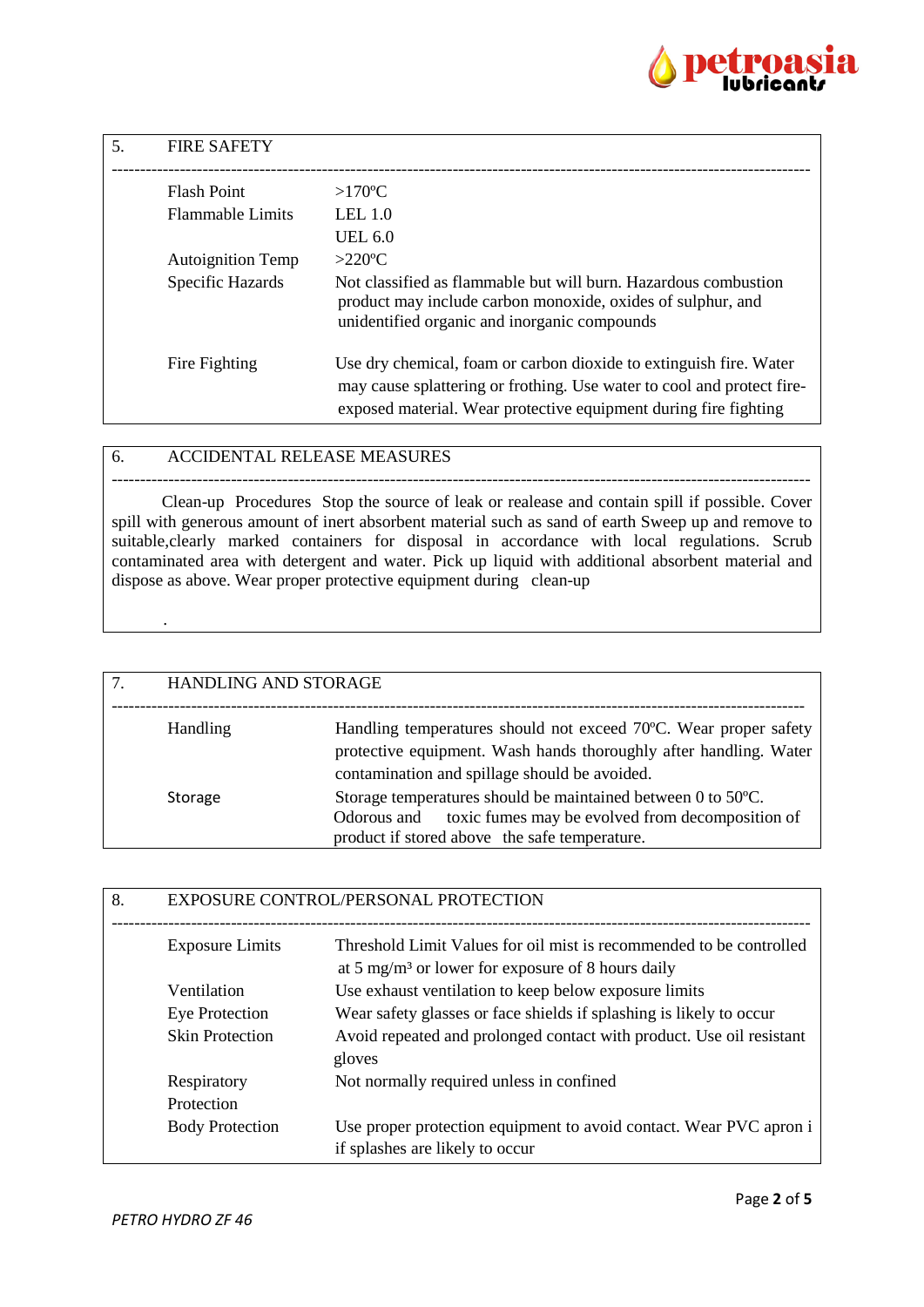

| PHYSICAL AND CHEMICAL PROPERTIES          |                                              |  |
|-------------------------------------------|----------------------------------------------|--|
| <b>Physical State</b>                     | Liquid                                       |  |
| Colour                                    | Clear & Bright                               |  |
| Odour                                     | Characteristic mineral oil                   |  |
| <b>Vapour Pressure</b>                    | $< 0.5$ Pa at 20 °C                          |  |
| Density                                   | 0.876 g/cm <sup>3</sup> at 15 <sup>o</sup> C |  |
| Kinematic Viscosity $@$ 40 <sup>o</sup> C | $15 \text{ cSt}$                             |  |
| Kinematic Viscosity @ 100°C               | $7.02$ cSt                                   |  |
| Pour Point                                | $-30$ °C                                     |  |
| <b>Flash Point</b>                        | $220 \text{ °C}$                             |  |
| pH of undiluted product                   | Not available                                |  |
| Auto-ignition temperature                 | $>200^{\circ}$ C                             |  |
| Solubility in water                       | Negligible                                   |  |

| 10. | STABILITY AND REACTIVITY |                                                                                 |
|-----|--------------------------|---------------------------------------------------------------------------------|
|     | Stability                | Product is stable under normal use conditions                                   |
|     | <b>Thermal</b>           | Carbon monoxide, carbon dioxide, oxides of sulphur and nitrogen                 |
|     | Decomposition            | organic and inorganic compound may evolve when subject to heat or<br>combustion |
|     | Hazardous                | Will not occur undeer normal conditions                                         |
|     | Polymerisation           |                                                                                 |
|     | Incompatible             | Strong oxidizing agents. Strong acids                                           |
|     | Materials                |                                                                                 |

 $\mathbf{r}$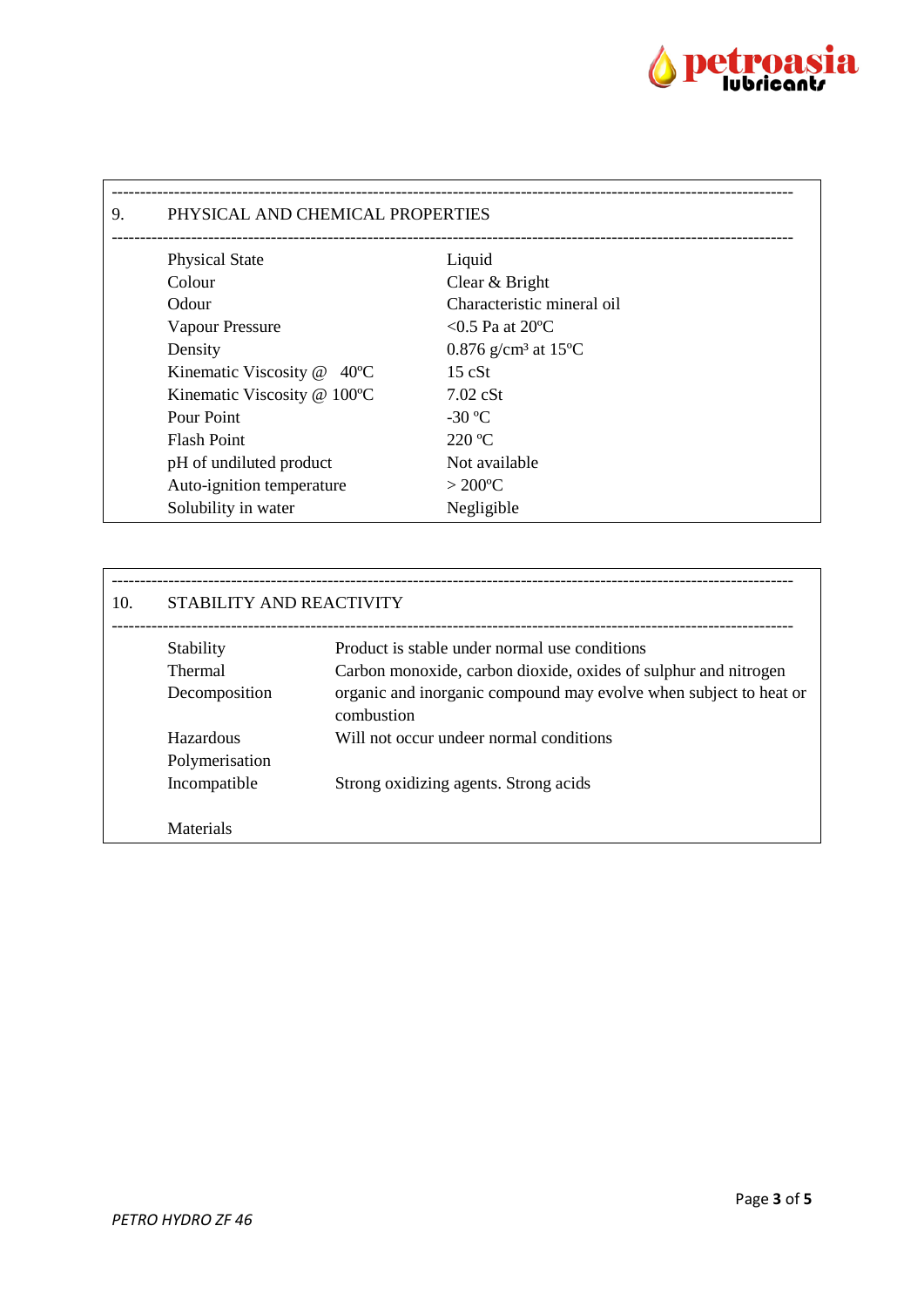

# 11. TOXICOLOGICAL INFORMATION

| <b>Basis</b>                    | No toxicological data is available for this product. Information is<br>provided based on the addtives, other components and base stock<br>used |
|---------------------------------|------------------------------------------------------------------------------------------------------------------------------------------------|
| <b>Acute Exposure</b><br>- Oral | LD 50 expected to be above 2000 mg/kg.                                                                                                         |
| <b>Acute Exposure</b><br>- Skin | LD 50 expected to be above 2000 mg/kg.                                                                                                         |
| Inhaltion                       | Repeated or prolonged exposure to oil mists may cause irritation                                                                               |
| Eye Irritation                  | Slight irritant                                                                                                                                |
| <b>Skin Irritation</b>          | Not a skin irritant unless repeated or prolonged contact                                                                                       |
| Respiratory                     | Slight irritant                                                                                                                                |
| Irritation                      |                                                                                                                                                |
| Carcinogenicity                 | No data to suggest that product is carcinogenic                                                                                                |
| Mutagenicity                    | No data to suggest that product is mutagenic                                                                                                   |
| Other Information               | Brief contact with used oil is not expected to have serious effect in                                                                          |
|                                 | humans if he oil is removed thoroughly by washing with soap and<br>water                                                                       |
|                                 | Used engine oils may contain harmful impurities that have                                                                                      |
|                                 | accumulate during use. The concentration of such impurities will                                                                               |
|                                 | depend on use and they present risks to health and the environment                                                                             |
|                                 | on disposal. All used oils<br>should be handled with caution and skin<br>contact should be avoided                                             |

| 12. | <b>ECOLOGICAL INFORMATION</b>         |                                                                                                                                                                                                      |
|-----|---------------------------------------|------------------------------------------------------------------------------------------------------------------------------------------------------------------------------------------------------|
|     | <b>Basis</b>                          | No ecological data is available for this product. Information is<br>provided base on the additives, other components and base stock<br>used.                                                         |
|     | Mobility                              | Liquid under most environmental conditions. Floats on water. It is<br>absorbeb by soil and will not be mobile                                                                                        |
|     | Persistance/                          | Not readily biodegradable. Major constituents are expected to be<br>inherently Degradability be inherently biodegradable, but the product<br>contains components that may persist in the environment |
|     | <b>Bioaccumulation</b><br>Ecotoxicity | Has the potential to bioaccumulate<br>Poor soluble mixture. Practically non-toxic to aquatic organisms.<br>May caused physical fouling of aquatic organisms                                          |